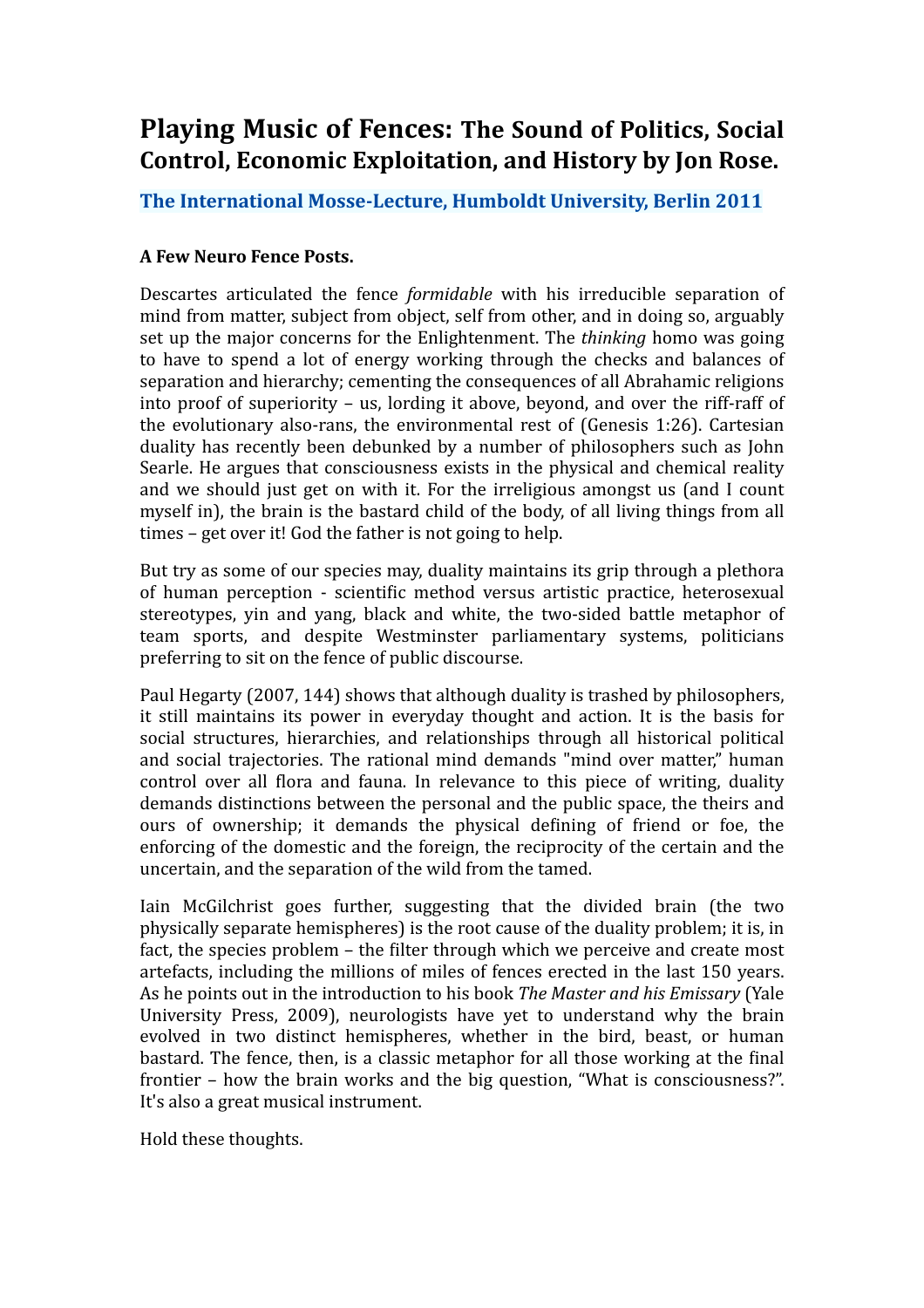#### **The Road to the Fence.**

<span id="page-1-1"></span><span id="page-1-0"></span>I'm a violinist, have been for 54 years. Gave up my classical education when I was 15 and then, after 10 years of assorted musical activities, went to work creating a *Gesamtkunstwerk* for the instrument. To put it simply, creating a body of work that would include everything on, with, and about the instrument that my imagination and skill could come up with. Part of this story included building string instruments and some radical hacking of dozens of cheap Chinese violins (The Relative Violins<sup>[1](#page-13-0)</sup>). One investigation led to the creation of a violin that could define a piece of music in terms of distance as well as duration  $-$  with help from the inventors of the wheel (The Double Piston Triple Neck Wheeling Violin<sup>[2](#page-13-1)</sup>). Another particular line of inquiry led me to consider what happens to the sound of strings when they get long – and even a lot longer. In the sense that Paul Klee described the process of drawing as "taking a line for a walk," so it was for me with a string. Violins appeared with very long necks, violins appeared with many necks and many strings; a number of mechanisms for string excitation were tested. By 1983 I was using fence wire to string up whole gallery spaces. Two years later, the penny dropped. Why was I making string installations when the continent that I was living on was covered with strings? That became the conceit: Australia was not mapped out with millions of miles of fences; it was hooked up to millions of miles of string instruments.

<span id="page-1-2"></span>Unlike the USA where barbed wire is the ubiquitous material of choice, the fence men of Australia in general go for a more economical five-wire fence, of which only one strand is barbed wire; the rest are plain wire of varying gauges and quality (the amount of carbon steel hardened in manufacture determining the resonance and purity of tone). For years, I bowed the accessible plain wire, thinking that the barbed wire was beyond excitation, indeed beyond any musical worth. Wrong<sup>[3](#page-13-2)</sup>. In the inspirational words of T. S. Eliot, "Only those who will risk going too far can possibly find out how far one can go." Barbed wire (in good condition) turned out to be a broadband noise modulator of dangerous intensity. It also turned in exponential stepwise ascending scales (with the health imperative to be accurate) never considered in any musical language that I've come across. Barbed wire is certainly hard to control – laterally challenging, you might say. The looser the barbs, the more rattle and roll (is this *Klangfarbenmelodie* or what?). Non-violin-playing people have often suggested that the violin is a tough instrument to play because, unlike the piano, you can't see where the notes are. With the barbed wire, it becomes quickly clear where the "notes" are  $-$  and if you miss 'em, quite painful.

It's an extraordinary invention dating back to the 1860s – the French and Americans still argue as to who was first. Over six hundred patented designs are registered. As a basic principle, barbed wire utilises two strands of wire instead of one and automatically adjusts itself to changes in temperature. When heat expands the wires, the twist simply loosens, and when cold contracts them, the twist tightens, while barely altering the overall length of the wire. Quite an idea,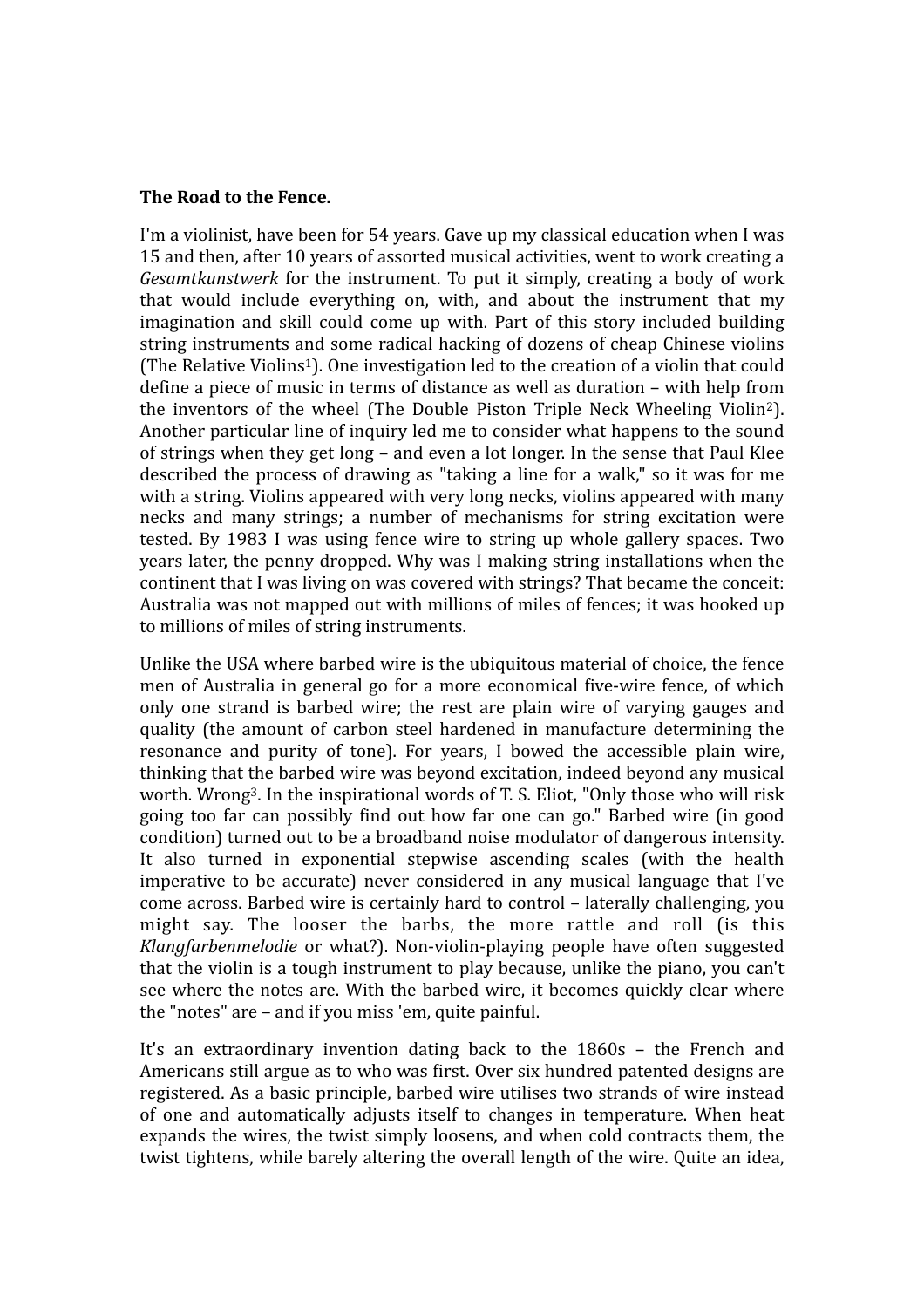almost beautiful. Brahms was still trying to finish his first symphony when the genius of barbed wire construction entered the history of string music.

## **More life threatening danger?**

Other unexpected sonic wonders revealed themselves over the years of fence playing. For example, some outback fences are electrified by primitive DC batteries, the power often produced by a large plastic bucket full of rotting grapefruits strategically placed by a corner post. By engaging contact microphones and amplifying these specialised hazards, the snap-crackle-pop of DC becomes audible  $-$  the ghosts of Edison and Westinghouse haunting the Australian outback.

Most improvisers have at some time had to deal with an unsympathetic audience, or even a darn right violently aggressive one. But even a propelled beer bottle (Nickelsdorf Konfrontationen, 1988) or tossed firecracker (Exiles Gallery, Sydney, 1982) mid-performance is nothing compared to the malevolent onslaught of the Australian bush. This continent takes out a significant number in the world top ten of life threatening snakes and spiders, let alone the unrelenting wind, heat, sand, and flies that wish to inhabit any available orifice. Let us also not forget the possibility of encounters with a "salty" when on fence expeditions in the crocodile-infested northern reaches of the "Territory." The American violinist, composer, and ornithologist Hollis Taylor has been my collaborator on most of the fence expeditions since 2002. Her book *Post Impressions:* A Travel Book for *Tragic Intellectuals* lays bare the full implications of empirical research in the Australian bush<sup>[4](#page-13-3)</sup>. Altercations and direct conflict with the young military men who patrol the border fences of the world's hot spots and in so doing wish to shorten your life are beyond the scope of this essay, but reports of these fence encounters are available at: https://www.jonroseweb.com/archive/ f\_projects\_israel\_fences.html or http://www.jonroseweb.com/archive/ f projects mexico-usa.html).

## <span id="page-2-0"></span>**Rabbit Stew**

Ordinarily the why questions are not useful and lead to that existential barrier beyond which it is extremely time wasting to proceed. Probably like Everest, once discovered, it's difficult to avoid the challenge of fence music. But there are other more demanding types of why when the curious start to investigate the short, violent, cockeyed colonial history that is Australia. The how, where, and when lead us to the bunny rabbits.

Thomas Austin had grown tired of shooting kangaroos on his Barwon Park property in Victoria, Australia; he wished to shoot something that would remind him of home sweet home  $-$  England. In 1886, he imported a dozen pairs of rabbits into SE Australia and thought no more about it. The rabbits did what they do so well and by 1900, millions of them were to be found thousands of miles away on the borders of Western Australia, eating their way through native flora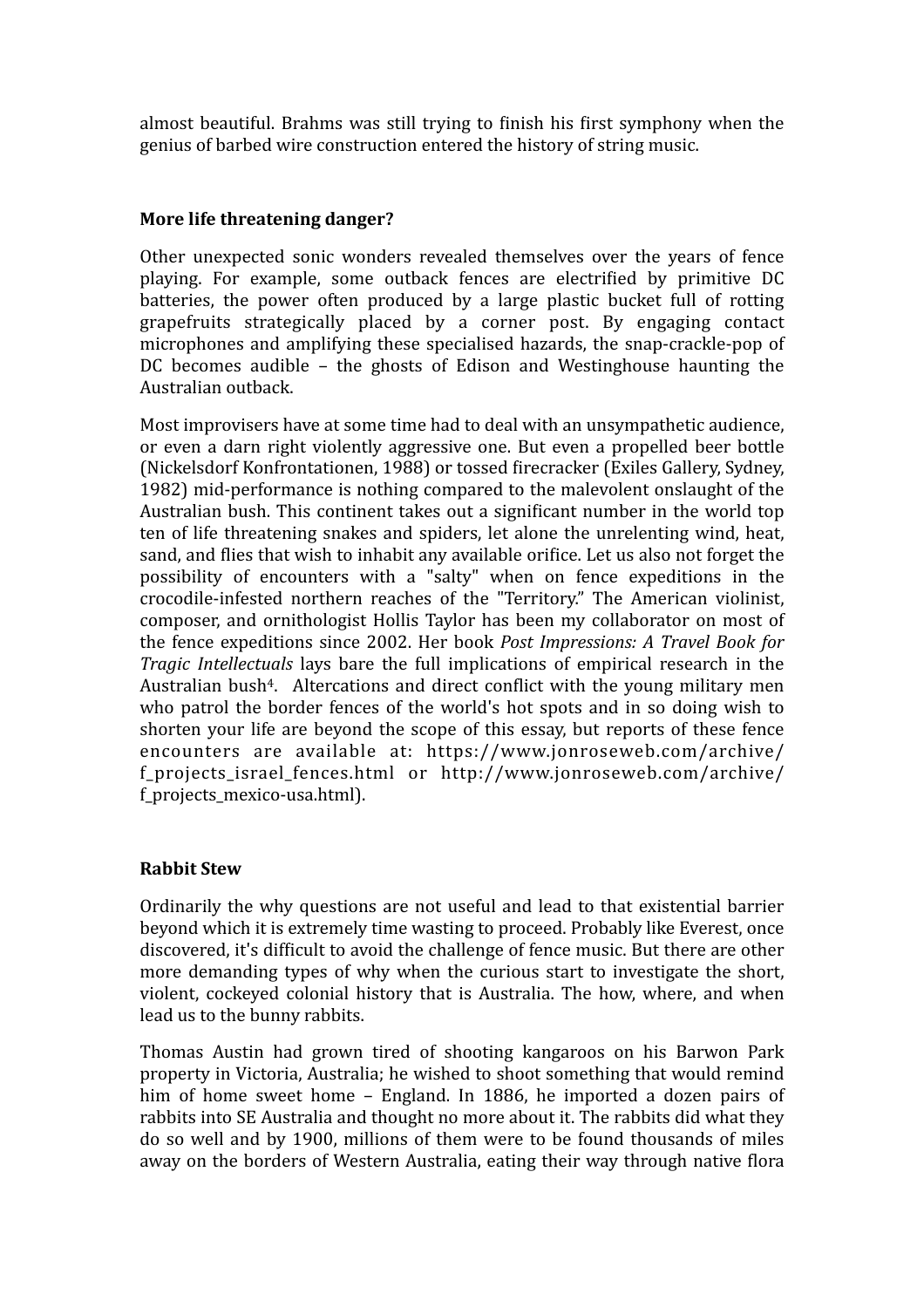that the white colonials had earmarked for other imported species – sheep and cattle. 

The rabbits would have to be physically stopped in their tracks; government officials declared war on *Oryctolagus cuniculus*. And so it was that in 1901, four hundred men set forth from the glumly named Starvation Bay on the south coast of Western Australia. Their mission: to survey and then build a 1,200 mile long rabbit-proof fence through the outback and desert to an equally bleak place on the northern coast  $-$  Cape Keraudren. As they wired up their fence posts, they could see across the denuded plains, that it was already too late. Labouring under the humourless sun, the rabbits were happily springing into Western Australia before the fence could be finished. But this (may I remind you) was the British Empire, and so despite the hopeless, useless, pointless action plan, the project had to be completed for crown and country. And it was, in 1907. Since the rabbits were already at home inside the fence, two other rabbit-proof fences were built to contain the invader. But a total of 2,050 miles of fencing couldn't contain bunny. More distance warping fences were built, eight in all. That's a lot of fences for a state the size of Western Europe and a then population of a few hundred thousand. 

By the beginning of the twentieth century, fence mania was well under way in Australia (even after the gold rush, the population was still only three and a half million). *Fence-ologist* Dr. John Pickard has estimated that by 1892 there were over two million miles of fences just in the state of New South Wales, and that did not include the now famous Dingo Fence. Conceived in the 1880s to keep the wild native dog away from the sheep flocks of South East Australia, The Dingo (or Dog) Fence, at 3,500 miles long, is probably the longest fence in the world; maybe even the longest man-made anything, being twice as long as the Great Wall of China. And then between these mega fence constructions are all the station (ranch) fences – countless miles upon miles of musical instrument.

One of my favourite points on this map of insanity is Cameron Corner. It is the Mecca of fence lines in Australia. In 1880 John Brewer Cameron started walking west in a straight line along the  $29<sup>th</sup>$  parallel, at the  $141<sup>st</sup>$  meridian, for no really sane reason, he turned left, and kept going for an awful long time. Actually, he stuck the corner post in the wrong place, but what's a few yards in the middle of a desert? Three state border fences meet here and combine with the Dingo Fence. Cameron Corner is psychic territory that gives agency to anyone who hears voices or who doesn't believe their map. The thermometer is regularly stuck at 120 Fahrenheit in the summer months.

## **Quality Control**

Not all fences are created sonically equal or even interesting. But as most improvising percussionists will tell you, any object that makes a sound can become musically relevant. And so it is with fences; they are sonic resources. A brand new or recently restored, fully tensioned fence will reveal a pure, almost comprehensive, accessible harmonic series when bowed – complete with 1960s style spring reverb unit. At the other end of the musical spectrum comes a rusty, rattling, collection of transient envelopes that defy category  $-$  just hit the thing! The double bass bow, with its slip-hold-slip methodology is the weapon of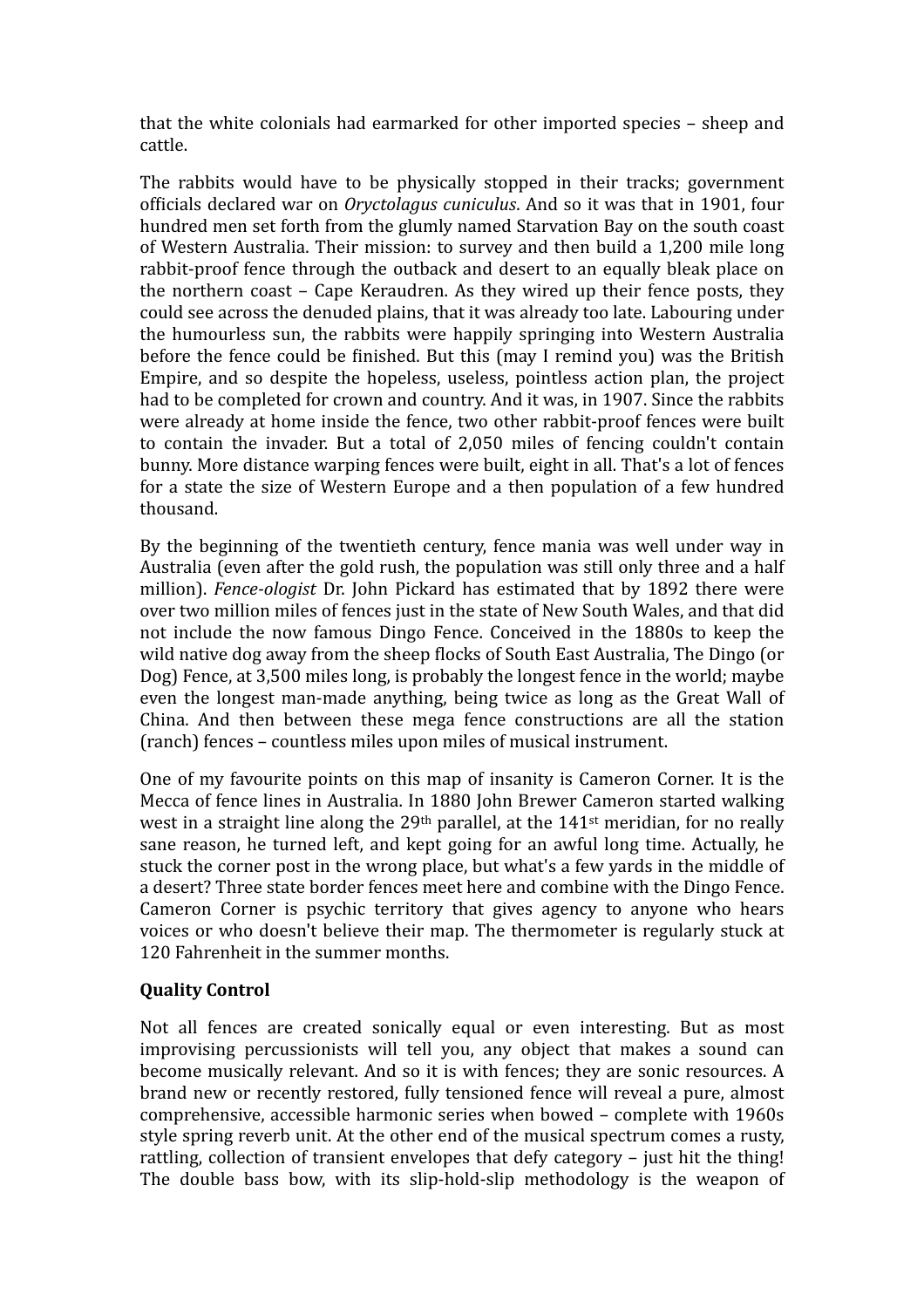<span id="page-4-0"></span>choice, capable of building and manipulating complex structures over time<sup>[5](#page-13-4)</sup>. Sometimes a tapping screwdriver is the required tool from box; sometimes a primeval clutch of stones will do the simple trick. But it remains a conundrum to me just what massive amounts of tough metal a wad of tightened horsehair can excite. Unlike short strings designed to trigger a response through a resonator (e.g. violin), the plain wires of a fence become both trigger and resonator, audible sometimes for up to a mile on a well-tensioned straight section.

Barbed wire does not have the same distance reaching resonance, but a sharp clip of a *col legno* bow stroke can set in whip-like motion dozens of loose fitting barbs, like so many miniature, independently sprung tambourines. Our species has come up with a plethora of fence design, not all of it so obviously musically user-friendly, but all of it capable of *sonification*.

## **Technique**

Fence music in general is not loud (about the level of a muted violin), and the experienced use of amplification reveals yet more jingle jangle songs. I have utilized both contact microphones and electro-magnetic pickups to lift fence sound to reinforced volume levels, or on to levels of howling feedback. Cheap contact mics (bought or homemade) present the possibility of amplifying the resonating properties of wood and metal fence posts as well as the fence wires themselves, providing the piezo is kept under as much pressure as possible via the use of G-clamps and/or the weight of the fence wire, all without breaking the crystal. The main problem with using electro-magnetic pickups is that the resulting sound tends to the reductive timbral characteristics of the electric guitar – definitely not the sound of a fence.

Pretty well the whole gamut of bowing strokes can be brought into play on a fence. The traditional *détaché*, *martelé*, *portato*, *collé*, *legato*, *louré*, *staccato*, *flying staccato, ricochet, jeté* are all useful on the fence. *Tremolo* is arguably less so, as the bow needs time to snatch the wire for excitation  $-$  but still it always looks good! Over the years, a grab bag of non-legit techniques have offered themselves, some directly taken from my work on the violin. In classical pedagogy, the assumption is that the left hand (the pitch controller) and the right bowing arm (the tone generator) are brought together in synchronous harmony. With my autodidactic re-education, however, I set about creating independence between these two basic components of string technique. One set of chops was a kind of *on-the-spot-spiccato*, developing rhythmic patterns more akin to a drummer's training than a string player's. This area of technique lends itself well to fence music, especially when armed with a bow in each hand and the accessibility of polyrhythmic bowing.

The notion of dividing a string into two sounding parts has attracted me since a harpsichord maker lent me a clavichord to hack around on in the early 1970s (the first thing I did was take out the damping cloth which dampens the "nonsounding" part of the string that the tangent has split). Two tones for the price of one action is very appealing in string music, where it can be a lot of work, as a novice, just to get one decent sounding bowed event. This line of investigation led eventually to two quite versatile instruments, a 10string double violin with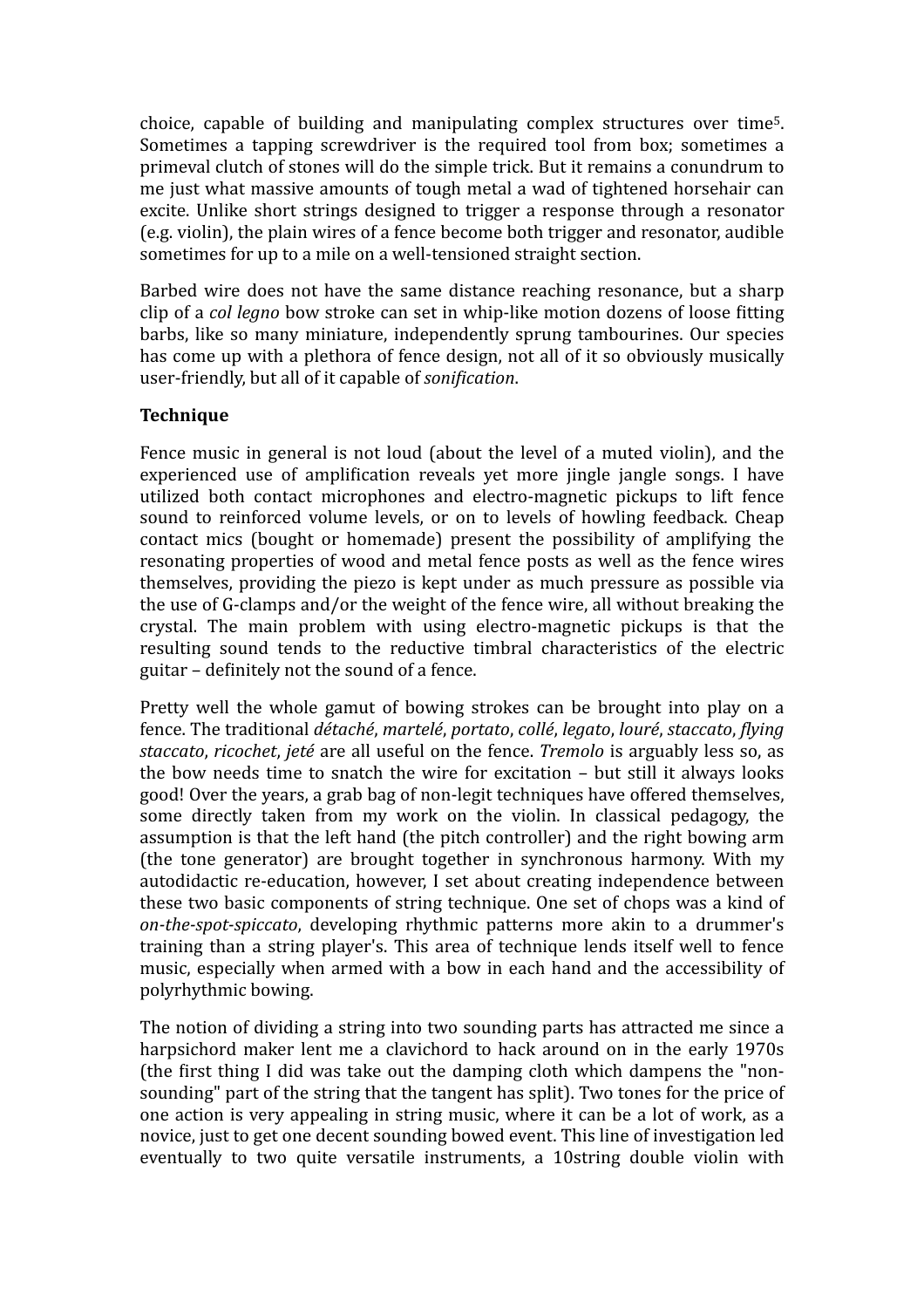<span id="page-5-0"></span>double bow to match, and a two-string pedal board designed to be played with the feet at the same time as *musicking* on the violin.<sup>[6](#page-13-5)</sup>

In fact, using the feet gives the fence player the option of pitch bend by applying foot pressure to the bottom cable; wide vibrato can also be accessed by this means. A fence set up in a gallery or factory space with the bottom cable set only an inch above the floor can give new meaning to the "walking bass" as a literal incarnation (foot as hammer-on dividing the wire). And if you wish to be paid an adult fee for your fence work, reconstructing a fence in the urban space is probably the only option; the chattering classes in general don't like to get their feet dirty in the outback.

Lateral bowing between fence posts (in effect bridges) maximises the potential for longitudinal vibrations within the fence wire over distances of up to thirty feet, causing phasing-like effects from the bow hair and the upper partial of a twelfth (or higher octave equivalent) to ring out like a ferry horn. At times, I have substituted the lateral bow with an upside-down violin. If the violin is fitted with a flat cut bridge rather than the normal concave shape, all four or five violin strings can be engaged in scordatura chord mode on the fence wire.

The sheer size of the fence as a musical instrument allows not only the finger to split the wire on a harmonic or stopped tone, but the grabbing hand, arm, knee, or body can be brought into action for stopping and muting the wires or allowing access to both parts of the divided wire. The scale of the physical components also enables a vast sonic pool of harmonic resources, unleashing piled up partials and sub-harmonic modulations through *sul ponticello* (close to fence post) and *sul* tasto (away from post) positioning of the bow(s). On some fence wires of a certain tension and length. I have witnessed phenomena that interfere with the very hold-slip-hold-slip process of the bow stroke: a kind of macro hold-sliphold-slip superimposes itself on the fundamental bow hair action, two sawtooth wave patterns for the price of one. It's the investigative equivalent of slowing down a recording to half speed, except this is all in real time.

Fences come with such a host of impure noise-making faults and attached buzzing, pulsating, clattering, muting artefacts (brittle degraded plastic bags, cigarette packets, tires, hub caps, tin cans, dingo bones, underpants, condoms, spider webs, sign boards, stabilizing droppers, and even the remains of previous fence posts swinging in the wind); the notion of a "prepared" fence (as in the "prepared" piano) seems self-defeating and anathema to me. Humans or weather have already prepared most fences.

Pick a fence – chances are no one has played it before; never ask permission. It is significant that in all the hours or miles of fence playing, no one in Australia has approached with an aggressive posture. On the contrary, even the police know the captivating Aeolian qualities of wind-on-fence, and on one occasion at the Dog Fence near the mining town of Coober Pedy, they suggested a better sounding fence one hundred miles down the road at a vacated former US military base. Warning: discussing fence music aesthetics at international border fences is asking for trouble.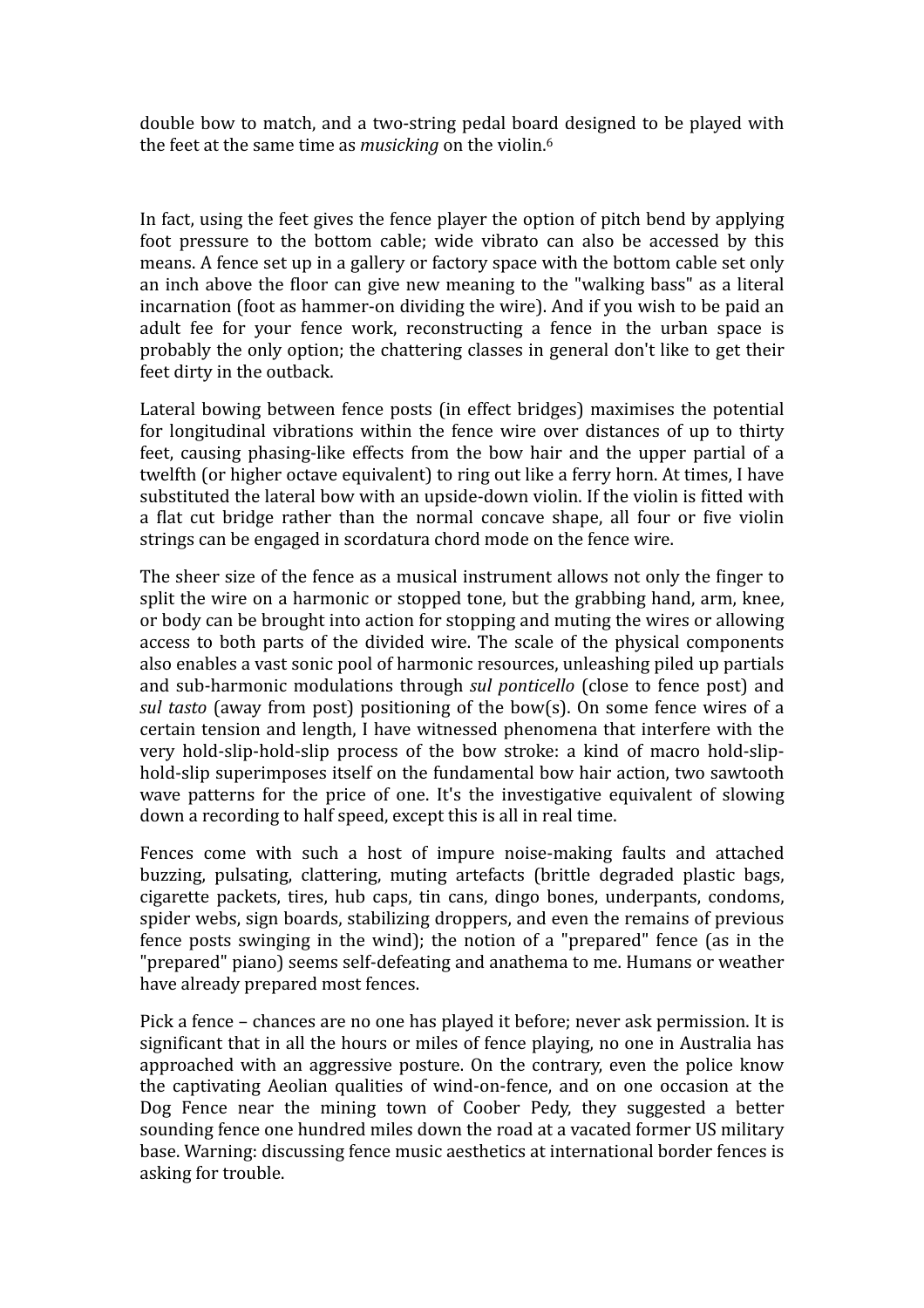#### **Fences, Football, and Painting**

The Aboriginal town of Naiuyu, about 200 miles S SE of Darwin, presented my fence-playing partner Hollis Taylor and me with another kind of quality control. Here, half the vear is "The Wet." Naiuvu is cut off, surrounded by water and crocs. In a historical paradox (one of many that pass in Australia as normality), we were invited to perform fence music at the town's annual Merrepen Arts Festival (in "The Dry"). At this Festival, the women sell their paintings and the men have a football (Australian Rules) tournament, with teams driving in from similar towns. Now the fence is one technique by which much of Australia was stolen from the Aboriginal peoples, so to be asked to perform on a specially erected fence in the middle of an Aboriginal town, was, to invite a few white nerves.

As the three fence posts were lowered into their holes in the centre of town, a group of women assembled with very troubled looks. When I asked what was wrong, they explained that the fence posts were dead and that we couldn't possibly make music with dead fence posts. Not quite up with their logic, and fearing interracial meltdown, I asked how we might solve the problem. "Them posts dead ones. Them dead posts gotta be painted up - bring 'em back to life." Everyone nodded heads in solemn agreement. We couldn't believe our luck. This seemed less like a problem and more like an intercultural bonus scheme. Tiingling, Yambeing, and Diyini took it upon themselves to bring the fence posts back to life by painting them with seasonally appropriate motives. The next day we played the scheduled concert. Then the local children played their hands-on fence music, after which the fence posts were auctioned off as art works to a commercial gallery and the cash from the sale added to the town coffers. Not a bad day's music. I thought to myself.

## **Mapping**

A fence line is not a *songline*; it doesn't come close, as the imposed superstructure of European ownership makes little reference to the geographical features – maybe a river will be noticed and incorporated into the grand plan of conquest, but little else. In Aboriginal terms, land cannot be owned; the tribe belongs to the land, and they are the land's guardians through a network of kinship and totems  $-$  it's not negotiable. With that comes the function of music in the nurturing and reciprocity of the complex aural mapping. These sentient relationships have to be "sung up" to bring each and every part of the network, the massive memory bank, into existence  $-$  the continuum that verifies the mystic ancestors, the cross-species kin, the signifying stones of the perceived universe that are indelibly linked to the human component, all kept through music and dance in a living sustainable present tense. (Music without dance, or dance without music, is inconceivable). It's a tough gig, but this genealogical and aural mapping is key to knowledge. If the elder no longer knows the right song for a particular species or geographical feature, the people have not only lost that connection, but the feature/animal/ancestor no longer exists on all the necessary levels necessary for the people's survival. The *songline* is broken. For just over 200 years, we have stumbled and blundered around (intentionally to exploit and sometimes simply without thought), destroying these ontological links  $-$  these are the first principles of music: music embedded in sound, time, and place.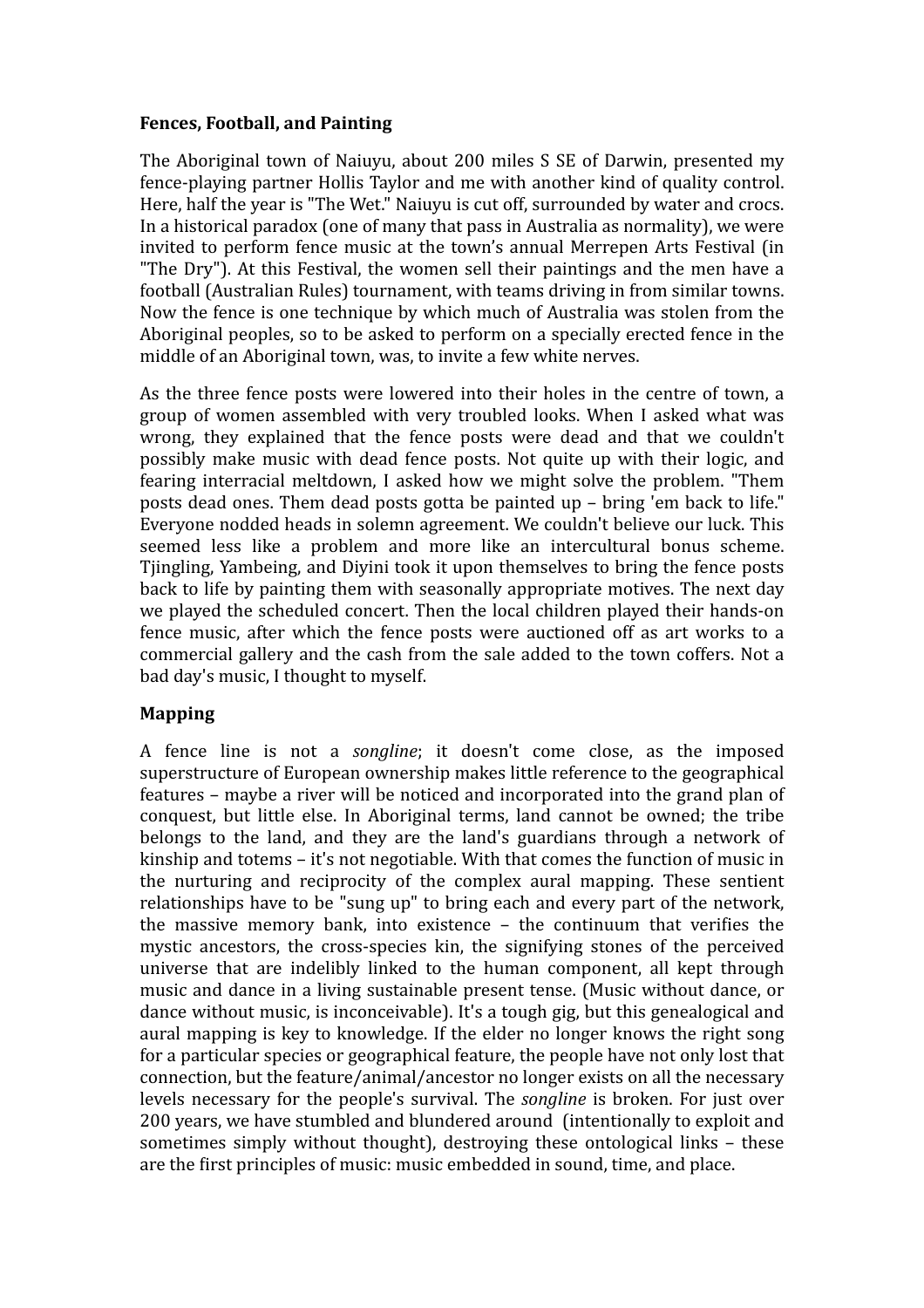Fence music only exists as a spin-off from the industrial revolution  $-$  the mass production of steel wire and cable. You would think that industrial process would have little luck in summoning up sonic images and psycho-history of outback Australia, but you'd be wrong. Everyone gets it. No explanation is required when fence music is heard  $-$  it's the sound of the fifth continent. We are there, and it's vast ... unfathomable. It's also the sound image of Australia's internment camps where "illegal" immigrants are locked up behind barbed wire, often in remote locations. The epistemic evocations of fence music can transport you to any wideangle panorama: to sci-fi moonscapes, to the trenches of the First World War, to the gates of Auschwitz, and even to edgy items of fashion.

## **Redeeming Moments**

There are compensating features in the practice of fence music, apart from getting unhealthy musos (musicians) more out and about. It may not ever attain the spiritual connection to land that indigenous Australians developed over more than 40,000 years; that's unlikely to happen again, short of the de-invention of electricity, but here are some thoughts. First, revealing beauty in inherently ugly structures does find a function for music that could be considered worthy. Secondly, the notion of instrument as conduit to the land might have some currency. 

Performing on fences places the musician in an area where terrain, map, score, and instrument are physically connected and signified, if not interchangeable  $$ the map of the fence marks out  $\alpha$  a scale of 1:1) the geographical entity of itself. The distance and regularity of fence posts determine pitch fundamentals, although sometimes these underlying frequencies are at the edge of our hearing range  $-$  a slow, earth-bound, sub-harmonic rumble. The audible degree of harmonic series that is available indicates condition and state of tension within the instrument. The nodes on a fence wire correspond proportionally to any string instrument. The midpoint between the posts (the bridges of this chordophone) give the performer the octave; split that distance in half and you have the second octave, and so on in true Pythagorean proportional logic, on through all the scientifically proven partials  $-$  into the world of just intonation<sup>[7](#page-13-6)</sup>. My personal aesthetic is predisposed to leaving any fence in its initial condition  $-$ I never consider tuning (in the broadest sense of tuning - for function as well as pitch) – so it's the sonically unknown *objet trouvé* that attracts. This music can only be conjured into existence (can only be produced) by standing on that piece of the land on which the instrument exists. As the real estate man says, "location, location, location."

<span id="page-7-0"></span>Despite the ruthless inevitability of fence posts positioned across the plains, temporality will remain a feature of fence music. A well-built fence will give you ten years of optimum musical instrument and at least thirty years of a standing although sonically failing artefact; after that, gravity eventually wins. Even if fence post entropy takes its time, the wire is the first thing to go, eaten by the countless salt lakes that colourfully pockmark the continent's surface. Geography determines history. It is now illegal in Australia to build a fence using wooden posts. Quite simply, the colonial fence-building spree ripped the eucalyptus forests asunder, and they have never recovered. New fences with metal posts will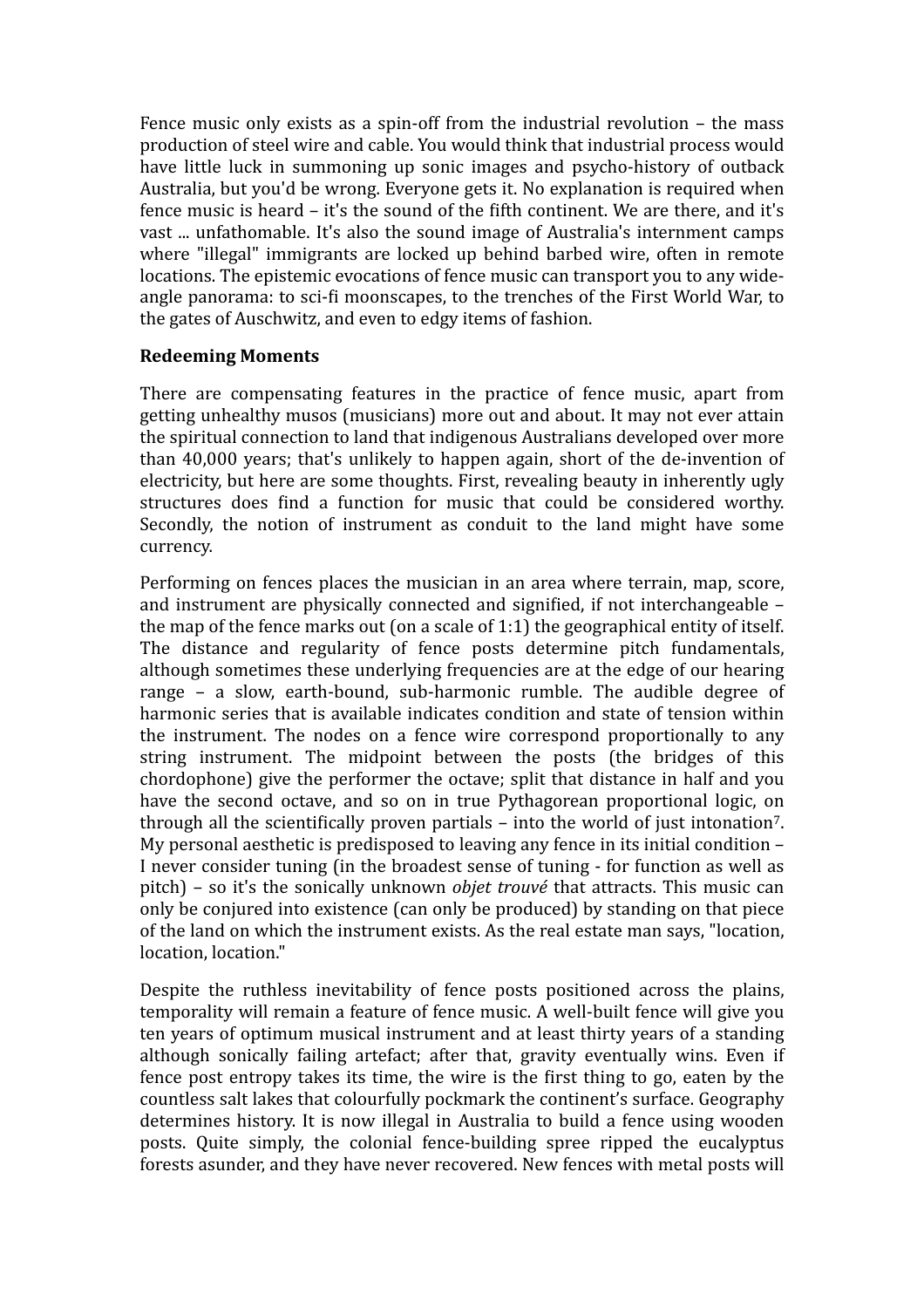survive Australian conditions for even shorter durations than the harvest from the pioneer's folly. However, the original hardwood posts are made of stern stuff, and all across Australia the casual observer can note the wireless, silent ghosts of fences on salt pans, the traces of white man spooking the horizon.

According to some *Homo sapiens*, our present demise (or overwhelming global triumph!) is due to the domination of the grasping, language-based left hemisphere of the brain over the holistic right hemisphere. Why do we have a divided brain anyway? We find ourselves now in a situation, maybe too late, where we are trying to reconnect with an animate planet full of beings, whether flora or fauna, that we have treated as "not us" and trashed to the edge of extinction. OK, it's time to get away from the misanthropic tendency, or is it?

## **More Struggles**

Assuming you have a well designed and inaugurated musical instrument strung up, is that all the maintenance required? Unfortunately not. The Dingo Fence employs over 200 men to keep the construction in top condition. It's an impossible task as fences move  $-$  a lot. On the stretch south from Cameron Corner, the Dingo Fence lines up with huge red sand hills. The fence is always in a state of being pushed over and buried, and needing to be dug out; or the wind is blowing away the sand in which the fence is footed, leaving said fence waving around rather forlornly in mid air and requiring a forced gravitational lowering back to *terra* (less than) *firma*. In conversation with Len in 2004, the district manager and fence runner responsible for this section, he spoke of the eternal struggle against the dunes, in heroic terms of last-ditch stands, man versus nature. Len's voice was dry, as if sand had permanently lodged in his throat, as he described the drought conditions - "bloody hell!" he gasped between every sentence. 

Maintaining this musical instrument is an expensive proposition, but still considered a worthwhile one. Floods send debris against the Fence, which takes a toll. The enemy can have a detrimental effect. Despite the ur-utility of many Australian fences, rabbits burrow straight under, weakening the wooden posts and causing soil erosion. Emus, in their desperate search for water, fracture the bottom wires with their iron toes. Kangaroos and feral camels travelling at full speed can fail to see the rabbit-proof mesh, punching huge holes as they crash into it. Wild pigs and dingoes push and squeeze their way through the barest of openings. There's plenty of punishment for the fence: wear and tear as compositional structure.

<span id="page-8-0"></span>The violin is an awkward and perverse instrument to play in terms of its physically demanding contortions. The fence by comparison can be plain exhausting. Apart from *Musca Vetustissima's* interest in fresh flesh<sup>[8](#page-14-0)</sup>, the fence's sheer bulk requires some getting around, climbing over, exploratory walks up and down, and schlepping of PA gear if a human audience is expected. Post outback performances often witness the musicians heading back to the truck in quite a wrecked state, seeking neutral sanctuary.

The Fence is an open system instrument. Unlike a contained system like a violin, where there is a high degree of reliability in the sense  $-$  that if you repeat an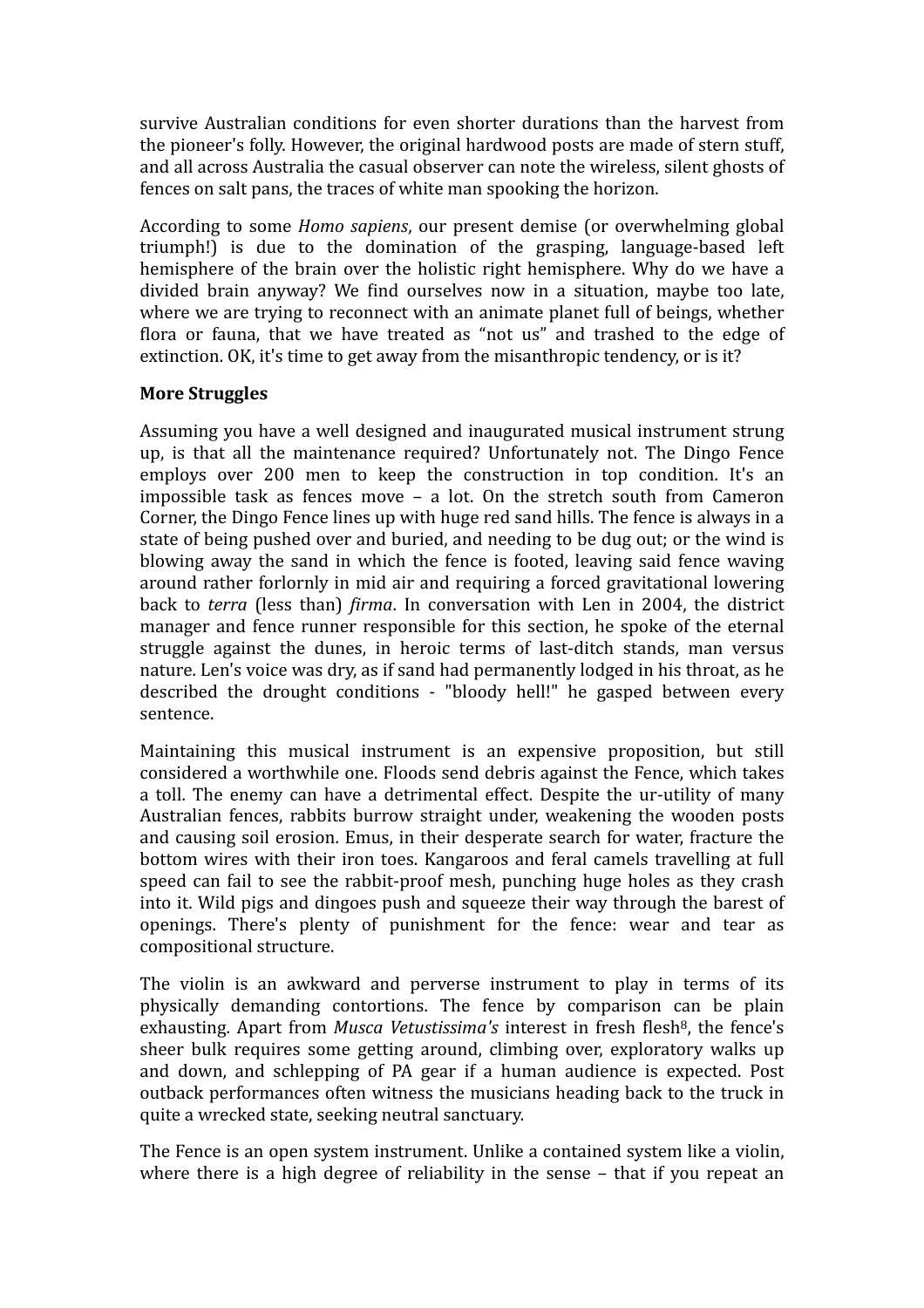action exactly, the resulting sonic event should sound much the same on each repetition  $-$  the fence is just not like that. Once interfered with (i.e. played, excited), the fence does not return to its former state of equilibrium. In fact, it exists in a state of continuous transformation. Nodes have a habit of moving incrementally up and down the wires as the posts are disturbed, impurities in the cheap fence wire declare their authenticity at irregular intervals, "droppers" beat to their own tune and can be relied upon not to do "that thing that worked so well in rehearsal," and if your colleague starts bowing the same wire as you, there *will be* issues.

#### **Community Music**

<span id="page-9-0"></span>"In the best of all possible worlds, art would be unnecessary ...the audience would be the artist and their life would be art."—Glen Gould<sup>[9](#page-14-1)</sup>.

Well, in our only possible world, we have already reached the time where the professional musician has lost his function (as indicated by worth) in western society; the eradication of specialised roles is not so much the prerogative of art as it is a result of technology and hard-assed economics. Everyone these days can slip past quality control and invent themselves as a filmmaker, a journalist, or a composer through the mixing, cutting, and matching of sound files  $-$  all positions vacant, only the unskilled need apply. But I suspect that online communities cannot really replace the close proximity of an integrated social group (as you might find in a small town in outback Australia), anymore than improvising musicians are totally satisfied with an intercontinental Skype concert – it might be of passing sonic interest, but in the final analysis, the animal requisites of physical proximity are missing.

In many non-western societies, there is no word for music  $-$  the vital integral *content* of its transmission deemed more important - the antithesis of Marshall McLuhan and his medium as message. Our current take-it-or-leave-it music culture might be comfortable and palatable to consume, but its transformative power compares unfavourably to earlier (pre-enlightenment?) praxis.

Fence music does lend itself to the visceral and the community. In fact, I have often suggested that fence playing should be a national pastime, if not the official music of the modern state of Australia  $-$  outside of the indigenous traditions, pretty well everything in the mainstream is an import. Normally there is a long pause after this suggestion, followed by an unsure laugh as to my sanity.

It's very rare after a fence performance in front of a small group of *Homo sapiens* (other species are always present although not necessarily engaged with the art) when someone doesn't come up at the end and reminisce about a time in childhood when they tapped out rhythms on the fences around the homestead. Fence playing can be that simple, or can incorporate the kinds of chops picked up from a lifetime of avant-violin playing. There is, however, a big jump from the fringe to the unmotivated community. Let's face it, outside of the Arab Spring, a community event normally means people standing around shooting video on their iPhones.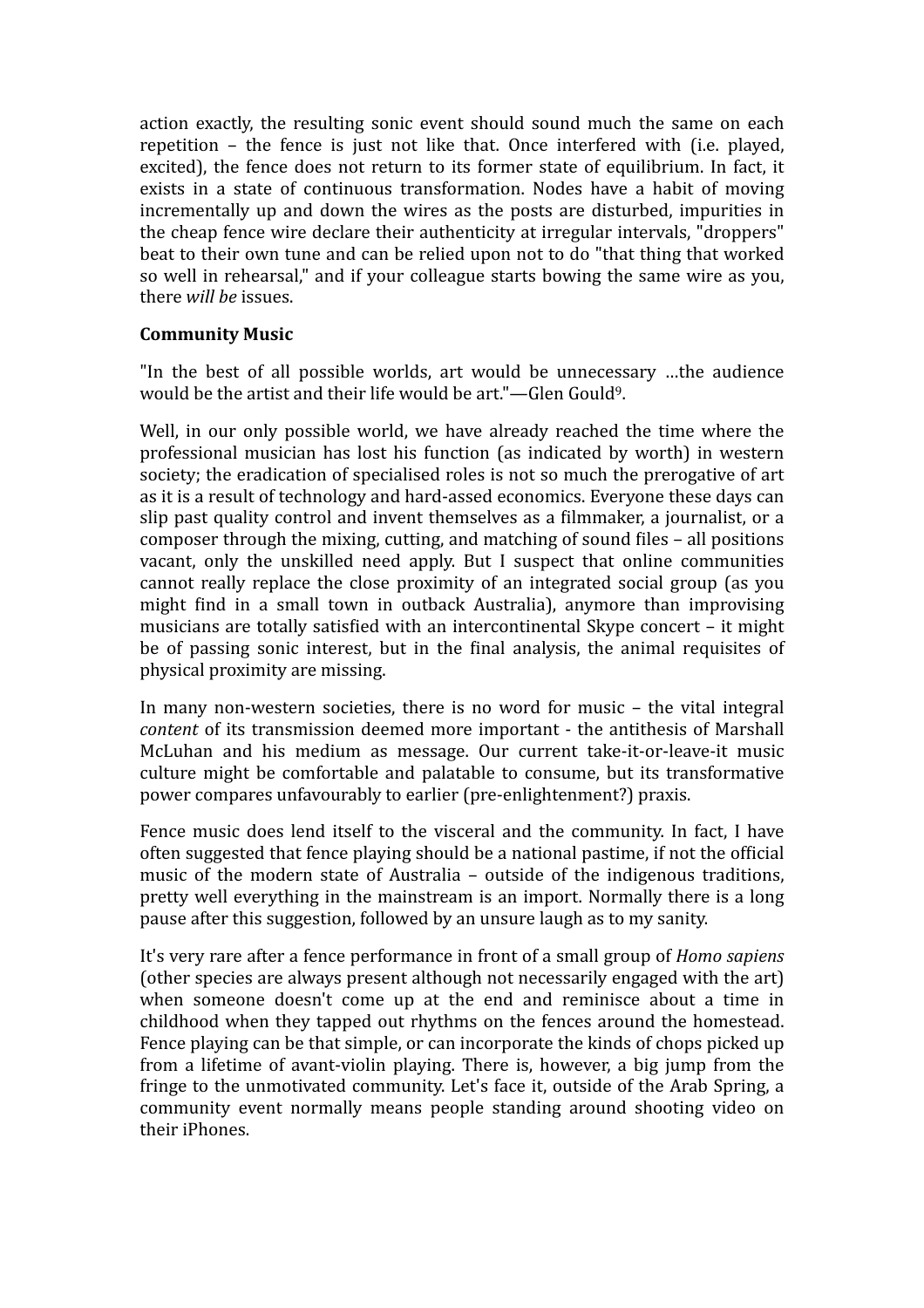Later this year, I will attempt to get the inhabitants of White Cliffs, New South Wales (population currently 84, according to the town postmistress) to play a particularly sonorous fence on their approach road. We'll see what happens. Significant is the fact that the nearest town of any size to White Cliffs is the former mining rush of Broken Hill. In 1912, it was home to no less than 13 brass bands and a town orchestra. Broken Hill, as with many other regional towns, was historically alive with homemade, do-it-yourself music until quite recently. These days, there is just a single brass band, one with a depleted line up. When I worked with them on a piece for the Melbourne Festival a few years back, a senior tuba player remarked to me that it used to be a "professional outfit." I think he may have been referring to the attitude of the musicians, because I'm sure all the bands used to be staffed by union members who worked for their living in the mines; to belong to the union band, as well as ensuring a functional *Gebrauchsmusik*, was a privilege and honour. I'm not sure that writers on music such as Attali really get this; I hear it as both sides of the paradigm that was colonial society $10$ .

I started this section with a quote from a pianist. Here's something from another pianist, Oscar Commettant: 

<span id="page-10-0"></span>I do not believe there is a country in the world where music is more widespread than in Australia. Certainly there is none that has more grand pianos per head of population. 700,000 instruments have been sent from Europe to Australia since the vast territory became a centre of white settlement. Everywhere here the piano is considered to be a necessary piece of furniture. Rather than not have one of these sonorous instruments in the drawing room ...they would go without a bed. 

...Custom demands that there be at least one piano in every Australian home; even in the most distant shacks, away from the centre of population, the humblest farmer will have the inescapable pianos. Way out in the country they are not very expert in music, and the piano that adorns the humble dwellings will be cheap and nasty... constantly going wrong, but the main thing is that they look like a piano, with vulgar moulding and ostentatious double candle-brackets; they make a noise when you strike the keyboard, and often that is all that is required  $11$ .

<span id="page-10-1"></span>The figure of 700,000 imported pianos by 1890 is unsubstantiated, but musicologist and researcher Alison Rabinovici has sent me the records of piano imports from just the Port of Melbourne Authority, and it is certainly several hundreds of thousands of imported and locally manufactured pianos by the first decade of the twentieth century.

#### **Otherness along the fence**

Although the fence is a recognised force of negation, well over  $30,000$  miles of exploration have led me to exciting domains of *musicking*, including chance meetings with original artists whose work almost guarantees omission in any book on Australian music. They play what could loosely be described as folk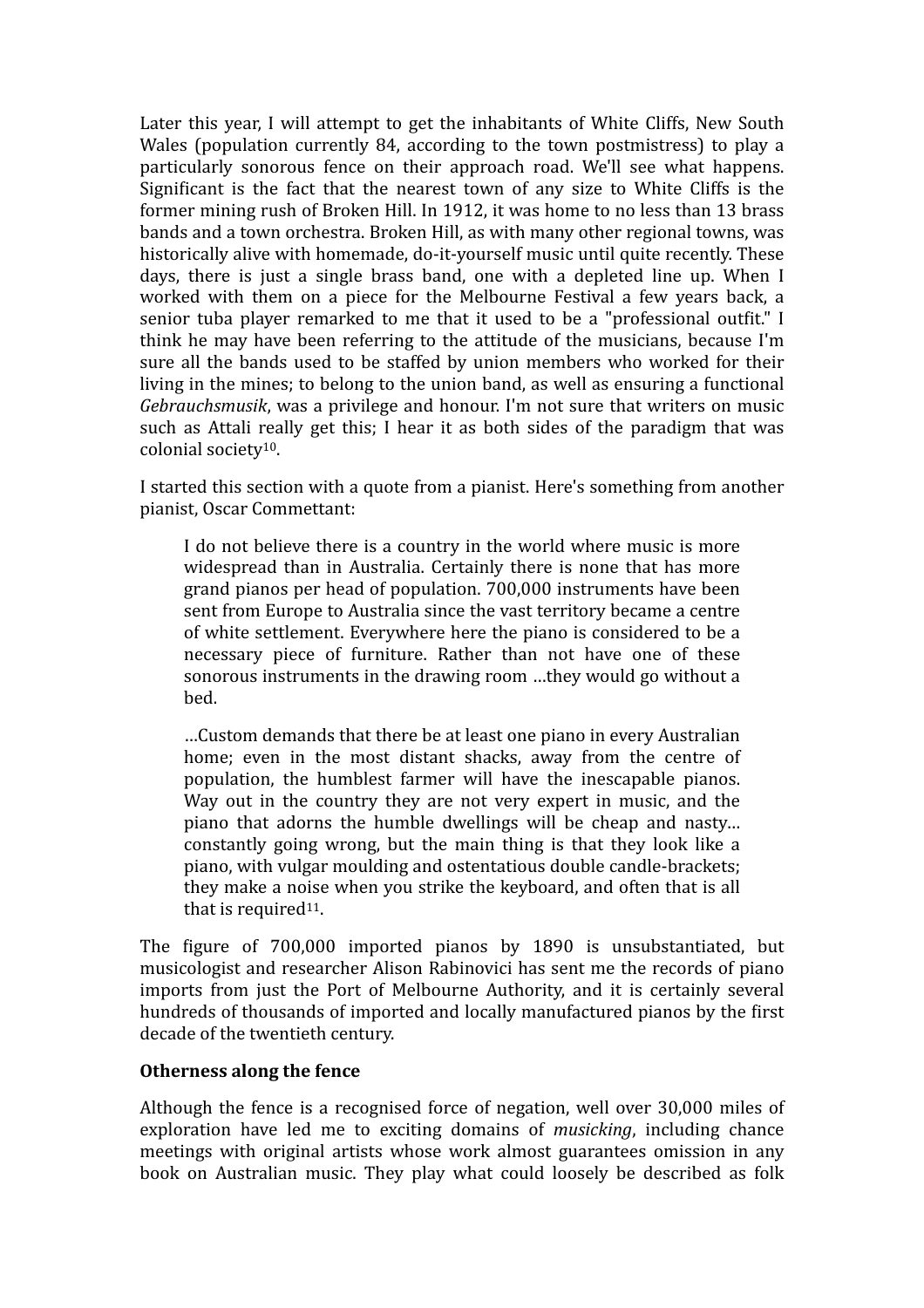music, but folk music is accepted as part of the mainstream culture, so it can't be that. I'll relate just two examples, one from our species and one from another.

Auntie Roseina Boston is a Gumbayungirr elder from the Nambucca Valley. She was born under a lantana bush on Stewart Island. Her Aboriginal name is Wanangaa, which was given to her by an Aboriginal elder and means "stop" (she's still hyper at 77 years old). Due to an early demonstration of facility, she was given by her uncles a special dispensation to play the gumleaf, which is traditionally a male preserve. Her grandfather's brother Uncle George Possum Davis was well known for his Burnt Bridge Gumleaf Band in the late 1800s to the early 1900s.

So how does Auntie Roseina sound on her gumleaf? With that wide vibrato, this free reed instrument reminds me of the soprano saxophone of Sydney Bechet. Her repertoire consists of an impressive range of birdcall mimicry, popular songs, and hymns.

<span id="page-11-0"></span>Gumleaf playing may well go back thousands of years. According to musicologist Robyn Ryan<sup>[12](#page-15-1)</sup>, it was documented first by pastoralists in 1877 in The Channel country of Western Queensland. The gumleaf was used by Aborigines in Christian Church services by the beginning of the twentieth century and reached popularity in the Great Depression of the 1930s when the desperately unemployed formed 20-piece Aboriginal gumleaf bands like Wallaga Lake, Burnt Bridge, and Lake Tvers and, armed with a big Kangaroo skin bass drum, marched up and down the eastern seaboard demonstrating a defiance in the face of the whitefella and his disastrous economic hegemony. The Wallaga Lake Band played for the opening of the Sydney Harbour Bridge in 1932. This is the New Orleans jazz of Australia, and it has completely vanished or been "disappeared."

As is common with Aboriginal peoples, Auntie Roseina is a polymath and allaround artist. You cannot enter her world without taking on her total continuum – her storytelling, dreamings, dog, gumleaf, copious collection of shells and badges, and paintings – punctuated by her constant refrain: "It's beautiful!". (For a transcription of one of Auntie's stream of consciousness raves, go to The Australia Ad Lib Site<sup>[13](#page-15-2)</sup>.)

<span id="page-11-1"></span>My further example of "other" belongs to the species *Canius lupus*, although Aboriginal peoples have many names for the dingo, depending on what action the dog is actually doing (before white settlement in 1788, it is estimated that there were over 600 Aboriginal languages and distinct dialects, now there may be 50, of which only a few dozen are in first language use). The dingo is a relatively recent immigrant in Australia and has probably only lived here for 6,000 years. 

<span id="page-11-2"></span>Dinky<sup>[14](#page-15-3)</sup> could be the envy of most struggling musicians that I know: he works 5-7 nights a week. At Jim Cotterill's Roadhouse, just south of Alice Springs, Dinky packs 'em in, entertaining bus and carloads of tourists from around the world. The hardline view might be that Dinky is yet another exploited species, while the anthropomorphic view frames the dingo as cute pet. My examination of Dinky is that he is neither; music is his primary means of communication and expression.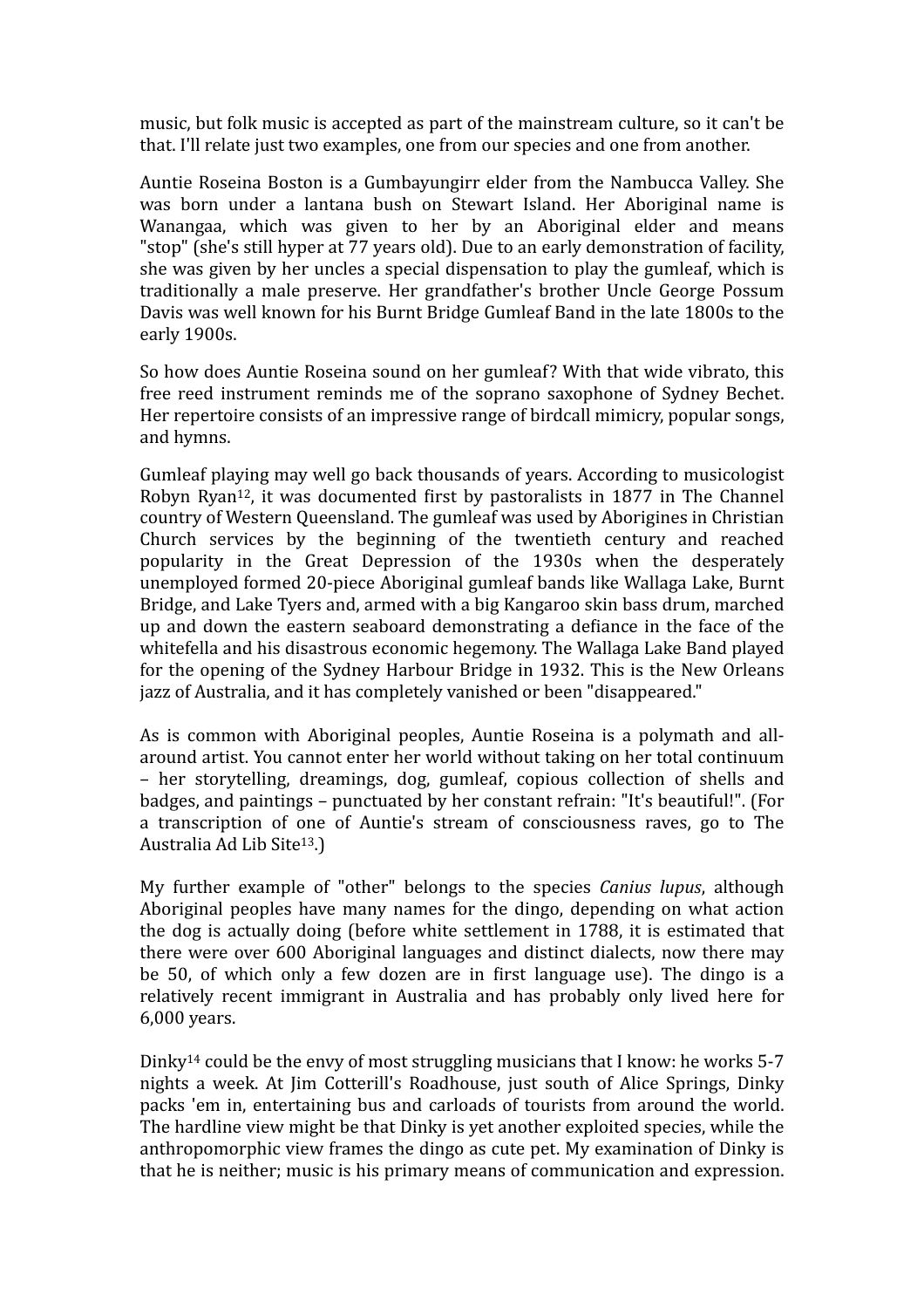He is a fellow musician (albeit from another species) making the most of what fate has served him up. Dinky's parents were exterminated, not by the Dingo fence, but by the particularly heinous and widely distributed poison sodium monofluroacetate (known popularly as 1080) – banned in most countries except Australia. 

An entry in Wikipedia describes how the poison works on the carnivore's last 21 hours: 

...excessive salivation; abrupt bouts of vocalisation; and finally sudden bursts of violent activity. All affected animals then fall to the ground in tetanic seizure, with hind limbs or all four limbs and sometimes the tail extended rigidly from their arched bodies. At other times the front feet are clasped together, clenched or used to scratch ...This tonic phase is then followed by a clonic phase in which the animals lie and kick or 'paddle' with the front legs and sometimes squeal, crawl around and bite at objects. During this phase the tongue and penis may be extruded, their eves rolled back so that only the whites show and the teeth ground together. Breathing is rapid but laboured, with some animals partly choking on their saliva. xx url

Dinky's sonic vocabulary is based on melismatic contours spanning about one and half octaves. He is extremely *loud*, with a projection that today's batch of over-boiled opera singers would do well to study. Dinky has an intuitive understanding of phrasing. It's uniquely his thing. My partner Hollis Taylor and I accompanied him in two quite different genres of music to see what he would make of the [material](http://www.abc.net.au/arts/adlib/keywords.htm). One piece was a Lutheran hymn (quite common to Central Australia). The dog placed his lazy glissandi firmly in the cracks between the black and whites of the piano and phrased impeccably. Dinky had decoded the diatonic nature of the music immediately  $-$  easy stuff. Then I tried some free improvisation. The canine coloratura was a little suspicious at first, but within a minute he got the idea and by the end of the session, he was trading phrases like an old paw (sorry). Like all those performing in an oral tradition, Dinky has the odd cliché – he ends every piece with a little endearing sigh – it seems that he has to have the last word. Dinky also likes to be physically connected in his art form, hence his preferred position actually standing on the keys of the piano. It's his territory. This does reduce the comfortable options for the pianist, but how often do you get the chance to immerse yourself in interspecies music? (Taken from The Australia Ad Lib web Site<sup>[15](#page-15-4)</sup>).

## <span id="page-12-0"></span>**Final Post**

What began as an occasional diversion and deviation from improvising on the violin has led me to out of the way geographical places and metaphysical spaces of contemplation. The fence project started simply as conversion of material into sound. It was a few years before I looked up and glimpsed the ramifications of what I was tangling with. The contemporary world of culture is all flotsam and jetsam; our lost tribes have created a rootless mega-culture – some of it very seductive, even brilliant. I relish cultural collision too. But our brains still demand to function within basic ancient principles of duality and hierarchy that are corporally and environmentally based. Seems to be no way to climb over that.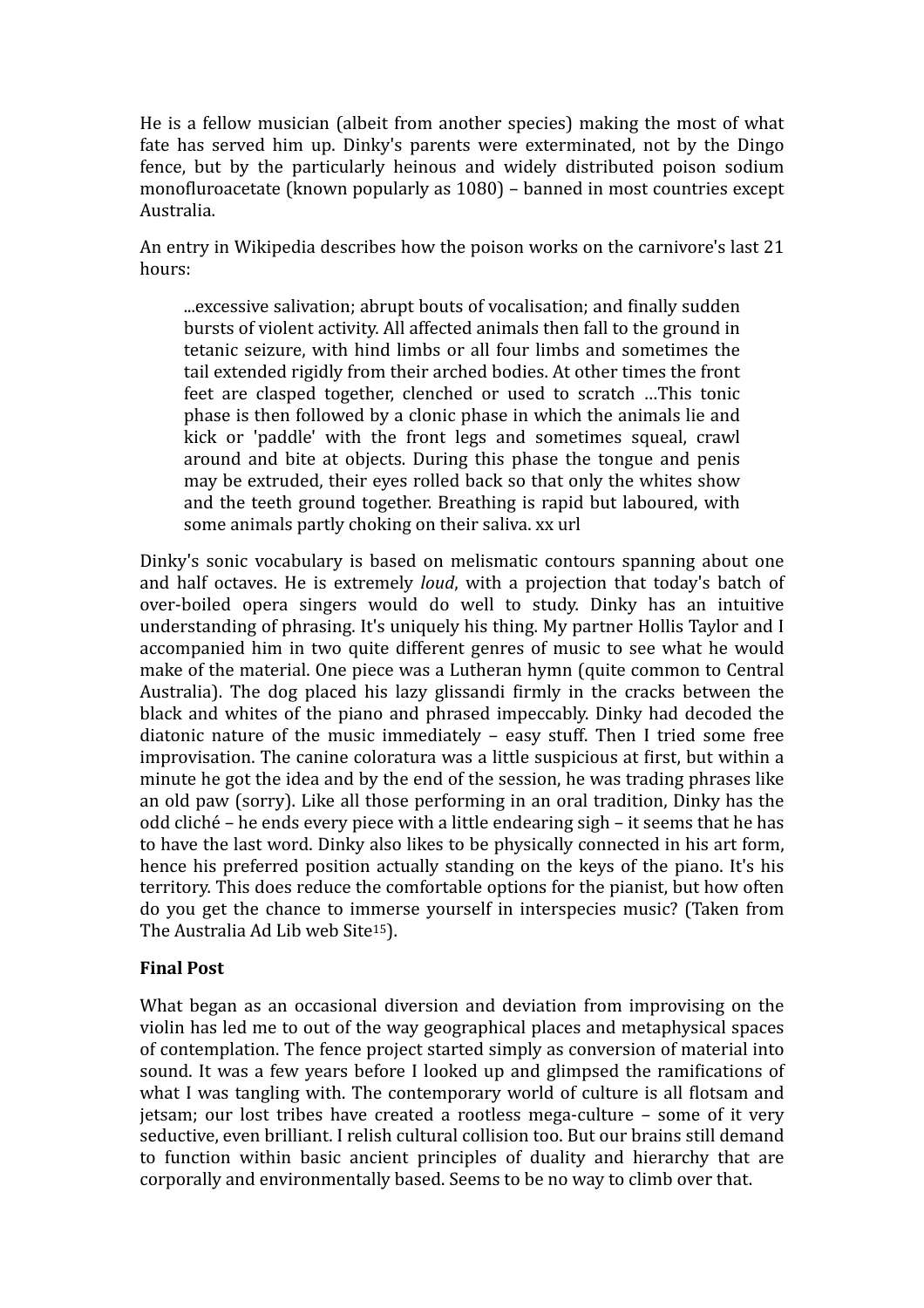Gary Scott owns a sheep station that butts up against the Rabbit Proof Fence in Western Australia. One day after he'd heard me play the fence, we stood looking at the red sand on both sides of the fence - irreducibly the same material we agreed, beyond argument. Then Gary said:

All of a sudden, you're stepping over this line, and it's a little bit more remote or something, there's bad things out here  $-$  that's what this Fence is about, you can feel it as you go through the gate, you're sort of stepping into somewhere different, crossing over; a fence can change your feeling, where it's actually not my lease and I'm outside the Fence, it really feels like you're in the middle of nowhere.

#### **Endnotes:**

<span id="page-13-0"></span><sup>[1](#page-1-0)</sup> The Relative Violins:

http://www.jonroseweb.com/d\_picts\_relviolins\_describe.html 

In the late  $1970s$ , I discovered that my instrument hacking had a genetic precedent. In a Japanese POW camp, my father had built a two-string cello and had started, optimistically, to build a piano at the request of a concert pianist. After several months' work, he had two keys and strings functioning, but then the camp was ordered to move. The beginnings of the upright piano were lashed onto the underbelly of one of the trucks after bribing the guard with a box of Red Cross cigarettes. The piano fell off en route to the new hell.

<span id="page-13-1"></span> http://www.youtube.com/watch?v=WhjmI-it4Ig. [2](#page-1-1)

<span id="page-13-2"></span>[3](#page-1-2) http://www.youtube.com/watch?v=uUARc6ufZAk

<span id="page-13-3"></span><sup>[4](#page-2-0)</sup> Taylor, Hollis. *Post Impressions: A Travel Book for Tragic Intellectuals*, Twisted Fiddle, 2007. A book/DVD of 40 fence performances, 88 color plates, notation.

<span id="page-13-4"></span>[5](#page-4-0) http://www.youtube.com/watch?v=\_1V5zFGZnGo

<span id="page-13-5"></span> $6$  http://www.jonroseweb.com/g\_rosenberg\_double\_violin.html http://www.jonroseweb.com/d\_picts\_10\_string.html

<span id="page-13-6"></span><sup>[7](#page-7-0)</sup> Colleague and friend Ellen Fulman has spent decades exploring just intonation systems and relationships with her Long String Instruments. http:// www.ellenfullman.com/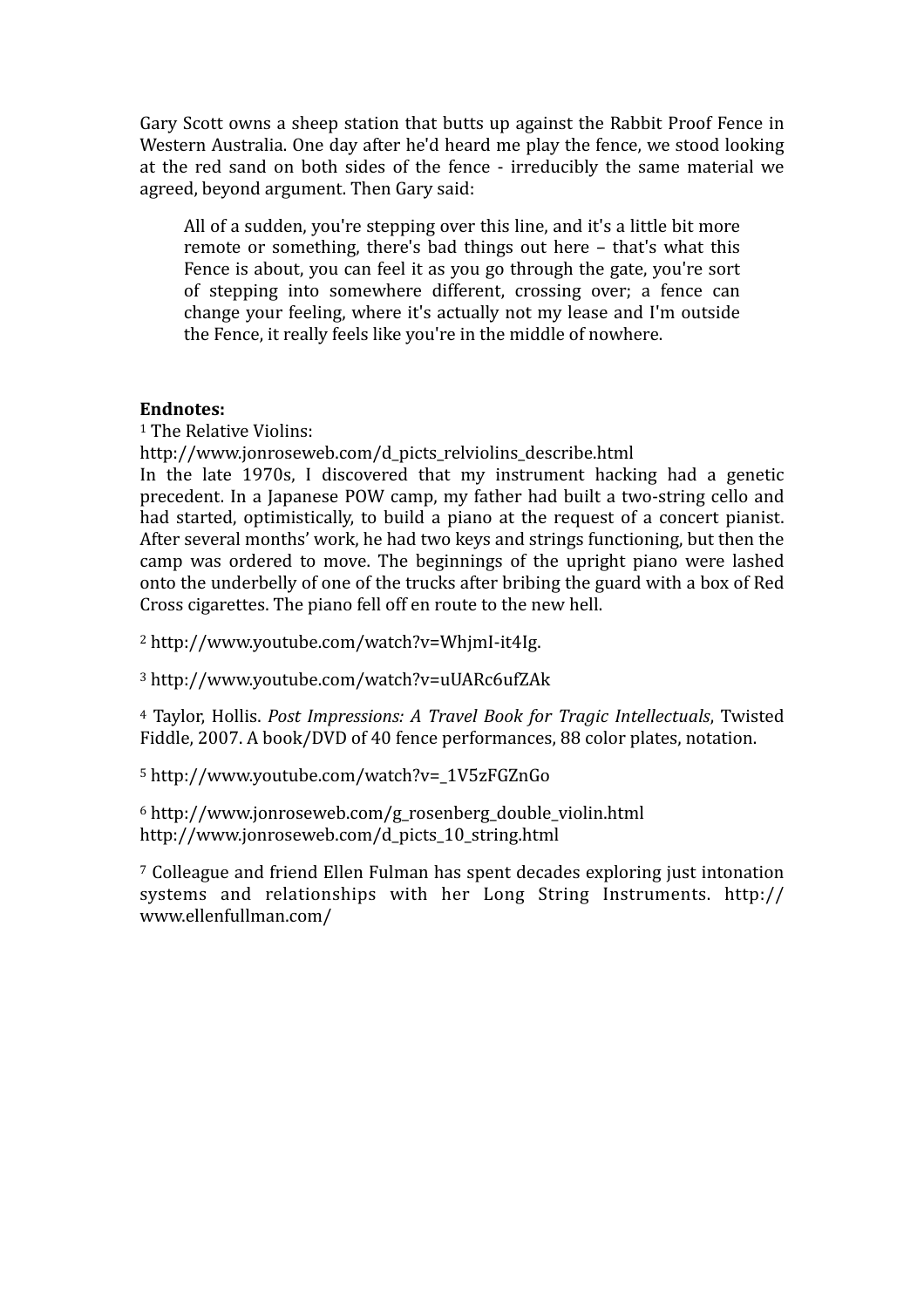<span id="page-14-0"></span><sup>[8](#page-8-0)</sup> Along with music, the origins of dance tend to be lost in the mists of time. But we can surmise that dance punctuated the various critical parts of our ancestors' lives such as birth, death, marriage, the arrival of something good to eat, the return of the warriors, etc. I would like to add to this list of fundamentals that dancing is a time-honoured method of keeping the flies at bay, hence the expression "no flies on him" for someone who can dance fast enough. It seems clear to me that here in outback Australia the Aborigines have been dancing for over 40,000 years not only for religious ceremony or because it keeps you fit but because of the flies.

Bogged down for two days as we are in our less than hermetically sealed four-wheel-drive, we pass the time killing as many flies as possible—mostly using the splat technique. But eventually one is forced outside the defensive ramparts to attend to the calls of nature (becoming more frequent, I'm afraid, the longer we are trapped here).

Leaving the car is not a major problem. The manoeuvre is carried out with precision and with an element of surprise. They are just not ready for that car door to suddenly swing open and a fly-netted warrior to leap forth with an angry cry. As the door slams shut, perhaps ten flies in the front line get in, more by accident than battle campaign design. Getting back in, however, presents a formidable problem. After a matter of seconds beyond the keep, one is covered with hundreds of flies. Looking at my arm, I see there is no landing space left on my airport; the next wave circles above in a holding pattern, genetically programmed to know that wherever their mates are, there must they also be.

How to get back into the castle without bringing a battalion of them with me? Dance. I'm not at this stage suggesting a waltz or foxtrot—I'm recommending something post-Sarah Bernhardt, post-Martha Graham, post-Pina Bausch, post-contact improvisation, first-past-the-post dance. No, I'm indicating here total unrestrained free form, maximum waving around of arms, jumping up and down, running this way and that, and the occasional loud scream. Don't worry, the flies are fast learners, they pick up on your moves quickly. You have to invent new moves all the time, or it gets boring for them. However, flies are never bored to death – they like death, the smell of death, the smell we will all have one day when we buy the farm. By creating total confusion you get one chance, when you are about two feet ahead of the pursuing army, to open the door and jump in. This must be done in one move; otherwise, all is lost, and you have a carful of flies.

The dance-and-in method works about 65-70 percent, which means you will spend the next two hours hunting down 200–300 flies. Oh, I nearly forgot the prisoners. The fly net is never 100 percent fly-proof, not if you want to breath and see without choking to death. So, carefully take off the net, sealing the hole quickly. You have perhaps 20 to 30 prisoners caught while infiltrating your perimeter. Slowly screw up the fly net and place it on the dashboard; a pleasure as old as life itself wells up inside you as the entrapped little shits make their last twitching free-form gestures (Taylor, ibid., 160).

<span id="page-14-1"></span><sup>[9](#page-9-0)</sup> Gould, Glenn. "The Prospects of Recording" in *Audio Culture: Readings in Modern Music*, Continuum, 2007.

<span id="page-14-2"></span><sup>[10](#page-10-0)</sup> Attali, J. Noise. *The Political Economy of Music*, Manchester University Press 1985.